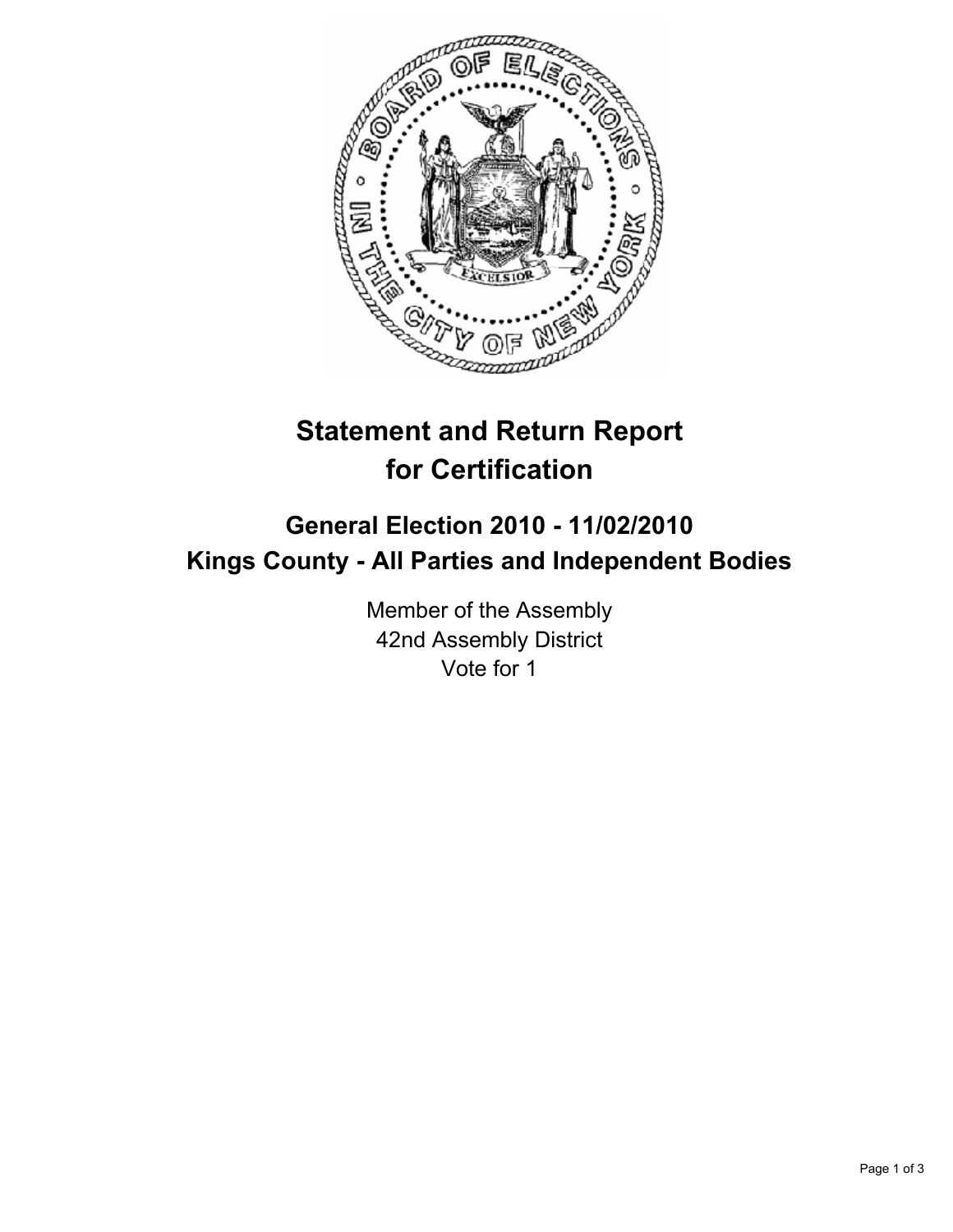

## **Assembly District 42**

| <b>PUBLIC COUNTER</b>       | 18,342 |
|-----------------------------|--------|
| <b>EMERGENCY</b>            | 36     |
| ABSENTEE/MILITARY           | 256    |
| <b>AFFIDAVIT</b>            | 428    |
| <b>Total Ballots</b>        | 19,166 |
| RHODA S JACOBS (DEMOCRATIC) | 15,363 |
| ALAN KESLER (REPUBLICAN)    | 1,260  |
| BERT NALTZER (WRITE-IN)     | 1      |
| <b>BON PAUL (WRITE-IN)</b>  | 1      |
| CLART KENT (WRITE-IN)       | 1      |
| E NIKOLAI (WRITE-IN)        | 1      |
| JOSEPH HAYOUN (WRITE-IN)    | 1      |
| MALIK EVANS (WRITE-IN)      | 1      |
| MELVIN LANTNER (WRITE-IN)   | 1      |
| PLUTO (WRITE-IN)            | 1      |
| <b>Total Votes</b>          | 16,631 |
| Unrecorded                  | 2,535  |